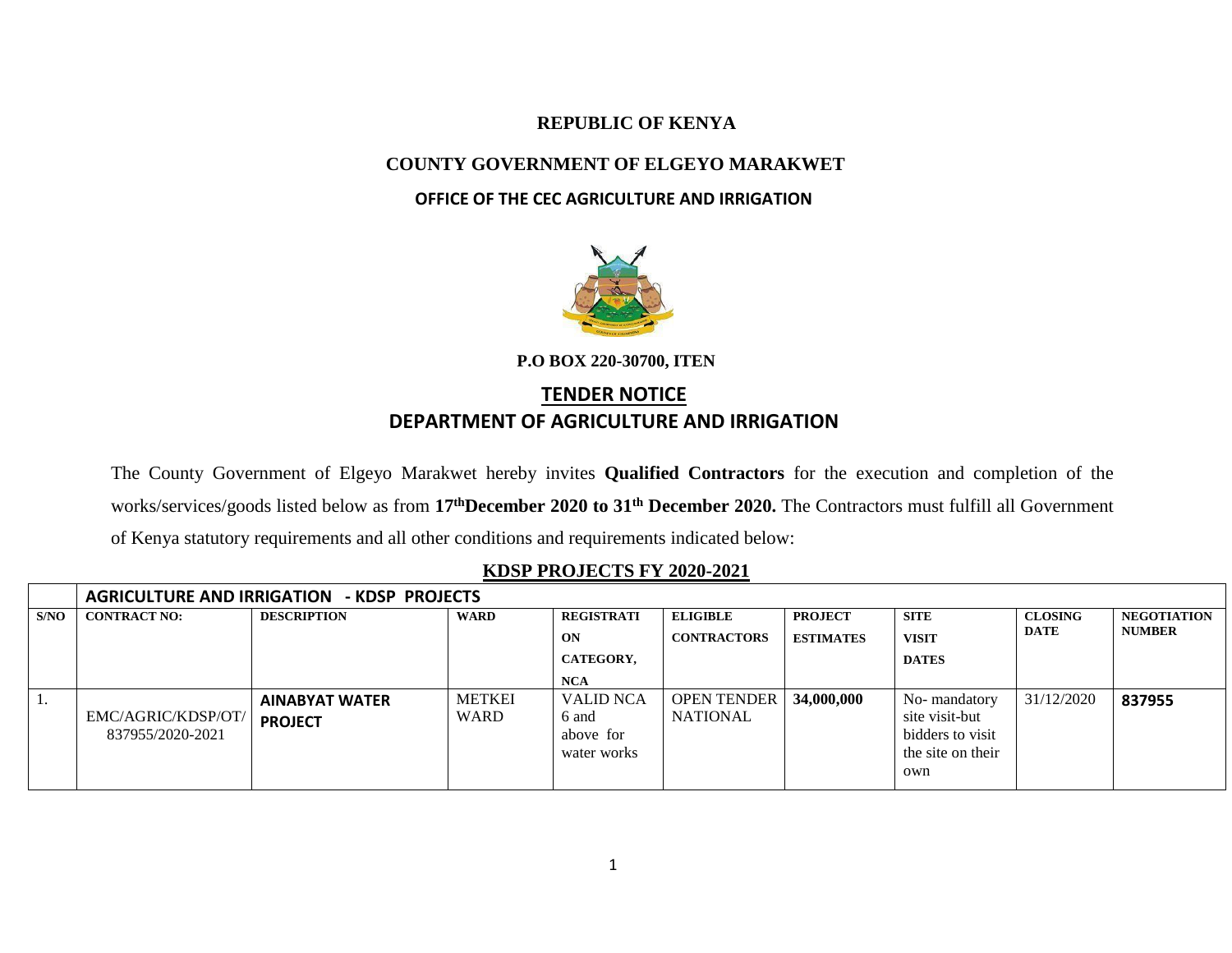| 2. | EMC/AGRIC/OT/83756<br>7/2020-2021 | <b>CONSTRUCTION, INSTALL</b><br><b>ATION, TESTING AND</b><br><b>COMMISIONING OF</b><br><b>WATER SUPPLY AND</b><br><b>SPRINKLER IRRIGATION</b><br><b>SYSTEM IN CHEBARA ATC</b> | <b>MOIBEN</b><br><b>KUSERWO</b> | <b>VALID NCA</b><br>7 and<br>above for<br>water works | <b>OPEN TENDER</b><br><b>NATIONAL</b> | 6,142,100  | No-mandatory<br>site visit-but<br>bidders to visit<br>the site on their<br>own | 31/12/2020 | 837567 |
|----|-----------------------------------|-------------------------------------------------------------------------------------------------------------------------------------------------------------------------------|---------------------------------|-------------------------------------------------------|---------------------------------------|------------|--------------------------------------------------------------------------------|------------|--------|
| 3. | EMC/AGRIC/OT/83771<br>3/2020-2021 | <b>SUPPLY AND DELIVERY</b><br>OF FARM MACHINERY<br><b>FOR CHEBARA ATC</b>                                                                                                     | <b>MOIBEN</b><br><b>KUSERWO</b> | N/A                                                   | OPEN TENDER<br><b>NATIONAL</b>        | 2,280,000  | No-mandatory<br>site visit-but<br>bidders to visit<br>the site on their<br>own | 31/12/2020 | 837713 |
| 4. | EMC/AGRIC/OT/83778<br>9/2020-2021 | SUPPLY, DELIVER, INSTALL<br><b>AND TEST A 50 METRIC</b><br><b>TONNE POTATO COLD</b><br><b>STORE FOR CHEBARA</b><br><b>ATC</b>                                                 | <b>MOIBEN</b><br><b>KUSERWO</b> | N/A                                                   | OPEN TENDER<br><b>NATIONAL</b>        | 15,007,600 | No-mandatory<br>site visit-but<br>bidders to visit<br>the site on their<br>own | 31/12/2020 | 837789 |
| 5. | EMC/AGRIC/OT/83781<br>6/2020-2021 | <b>CONSTRUCTION OF</b><br><b>GRADING/SORTING SHED</b><br><b>AND 3MT DEFUSED</b><br><b>LIGHT STORE IN</b><br><b>CHEBARA ATC</b>                                                | <b>MOIBEN</b><br><b>KUSERWO</b> | <b>VALID NCA</b><br>8 and<br>above for<br>water works | <b>OPEN TENDER</b><br><b>NATIONAL</b> | 1,128,000  | No-mandatory<br>site visit-but<br>bidders to visit<br>the site on their<br>own | 31/12/2020 | 837816 |
| 6. | EMC/AGRIC/OT/83782<br>8/2020-2021 | <b>SUPPLY AND DELIVER</b><br><b>FARM INPUTS TO</b><br><b>CHEBARA ATC</b>                                                                                                      | <b>MOIBEN</b><br><b>KUSERWO</b> | N/A                                                   | <b>OPEN TENDER</b><br><b>NATIONAL</b> | 1,366,000  | No-mandatory<br>site visit-but<br>bidders to visit<br>the site on their<br>own | 31/12/2020 | 837828 |
| 7. | EMC/AGRIC/OT/83738<br>4/2020-2021 | <b>CONSTRUCTION, INSTALL</b><br><b>ATION, TESTING AND</b><br><b>COMMISIONING OF</b><br><b>CHEPUSER-KAPKOBIL</b><br><b>IRRIGATION PROJECT</b>                                  | <b>ENDO</b>                     | <b>VALID NCA</b><br>6 and<br>above for<br>water works | <b>OPEN TENDER</b><br><b>NATIONAL</b> | 42,500,000 | No-mandatory<br>site visit-but<br>bidders to visit<br>the site on their<br>own | 31/12/2020 | 837816 |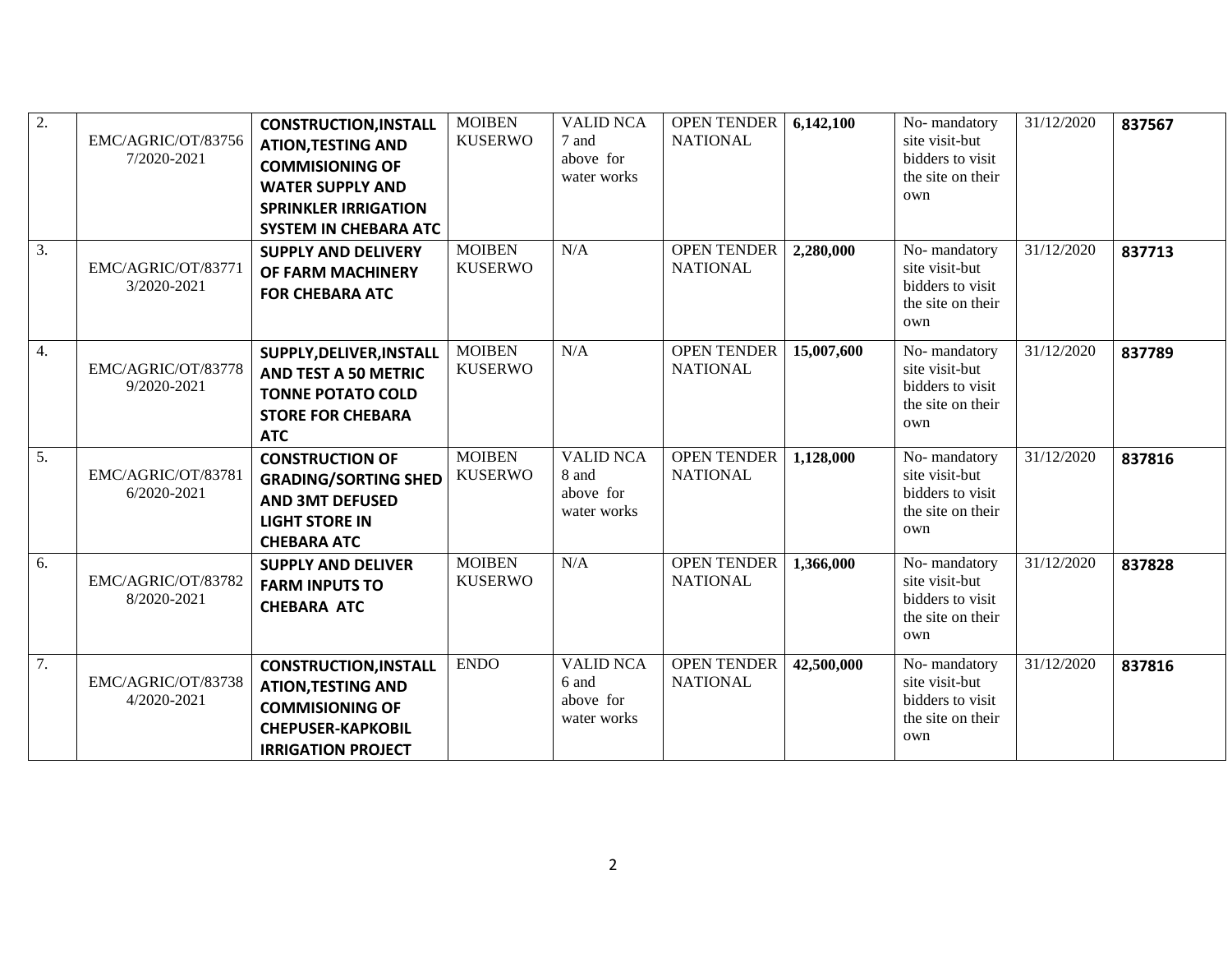#### **NOTE**

- i. Contractors should log into the IFMIS Supplier Portal-(http:/[/www.supplier.treasury.go.ke\)](http://www.supplier.treasury.go.ke/) using their user name and password.
- ii. Bidders should use the IFMIS Negotiation Number indicated above to access the tender.
- iii. Bidders should check **Tender requirements** for both **Mandatory & Technical** of **each Tender** before responding.
- iv. Download the attached Bill of Quantities & Business questionnaire.
- **v. ALL TENDERS ARE STRICTLY SUBMITTED ONLINE THROUGH IFMIS SYSTEM.**
- vi. Bidders **MUST READ** the Conditions of the contract in the tender document uploaded.
- **vii. Completed tender documents should be submitted by the winning bidders before signing the contract agreement;**

## **County Secretary, County Government Elgeyo Marakwet P.O. Box 220-30700, Iten**

- viii. **SITE VISIT- There shall be No mandatory site visit in view of the COVID -19 pandemic**. However, interested bidders are free to visit the sites on their own to familiarize themselves with the sites of the intended works.
- ix. Only bidders registered in the category as indicated above will be considered shall bid for respective tender.
- x. Directors bidding under different companies for the same tender shall be disqualified
- xi. Any form of canvassing will lead to disqualification

**N/B: All submitted documents may be verified from the issuing organization.** 

**The County Government of Elgeyo Marakwet Reserves the Right to Verify all Submitted Documents**.